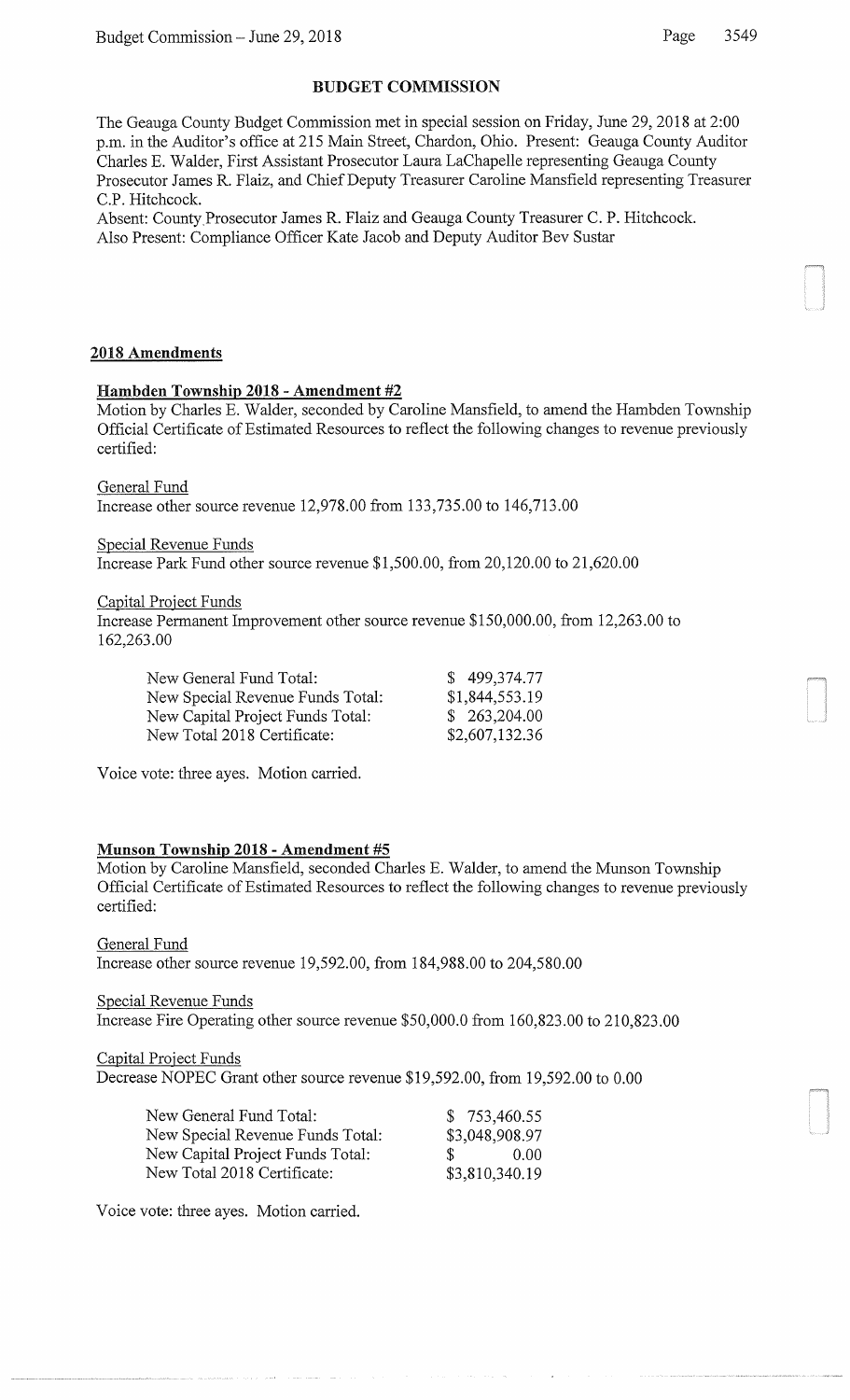### Newbury Township 2018 - Amendment #3

Motion by Charles E. Walder, seconded Caroline Mansfield, to amend the Newbury Township Official Certificate of Estimated Resources to reflect the following changes to revenue previously certified:

#### Special Revenue Fund

Increase Road Improvement other source revenue 83,000.00 from 78,295.00 to 161,295.00

| New Special Revenue Fund Total: | \$2,050,194.55 |
|---------------------------------|----------------|
| New Total 2018 Certificate:     | \$2,894,456.96 |

Voice vote: three ayes. Motion carried.

#### Geauga County 2018 - Amendment #9

Motion by Caroline Mansfield, seconded Laura LaChapelle, to amend the Geauga County Official Certificate of Estimated Resources to reflect the following changes to revenue previously certified:

Special Revenue Funds Increase ADAMS Board other source revenue \$165,000.00 from 5,328,280.00 to 5,493,280.00

| New Special Revenue Funds Total: | \$86,612,412.60  |
|----------------------------------|------------------|
| New Total 2018 Certificate:      | \$154,507,388.11 |

Voice vote: three ayes. Motion carried.

#### 2018 Supplemental Appropriation

### 6021 - Geauga Health District - 6021 Public Health Infrastructure

Motion by Charles E. Walder, seconded Laura LaChapelle, to approve the 6021 Fund appropriations totaling 82,680.00.

| 54,000.00 | Salaries        |
|-----------|-----------------|
| 780.00    | Medicare        |
| 19,000.00 | Hospitalization |
| 7,600.00  | <b>OPERS</b>    |
| 1,300.00  | Workers Comp    |

New Total2018- 6021 Fund Appropriations\$124,680.00

Voice vote, three ayes. Motion carried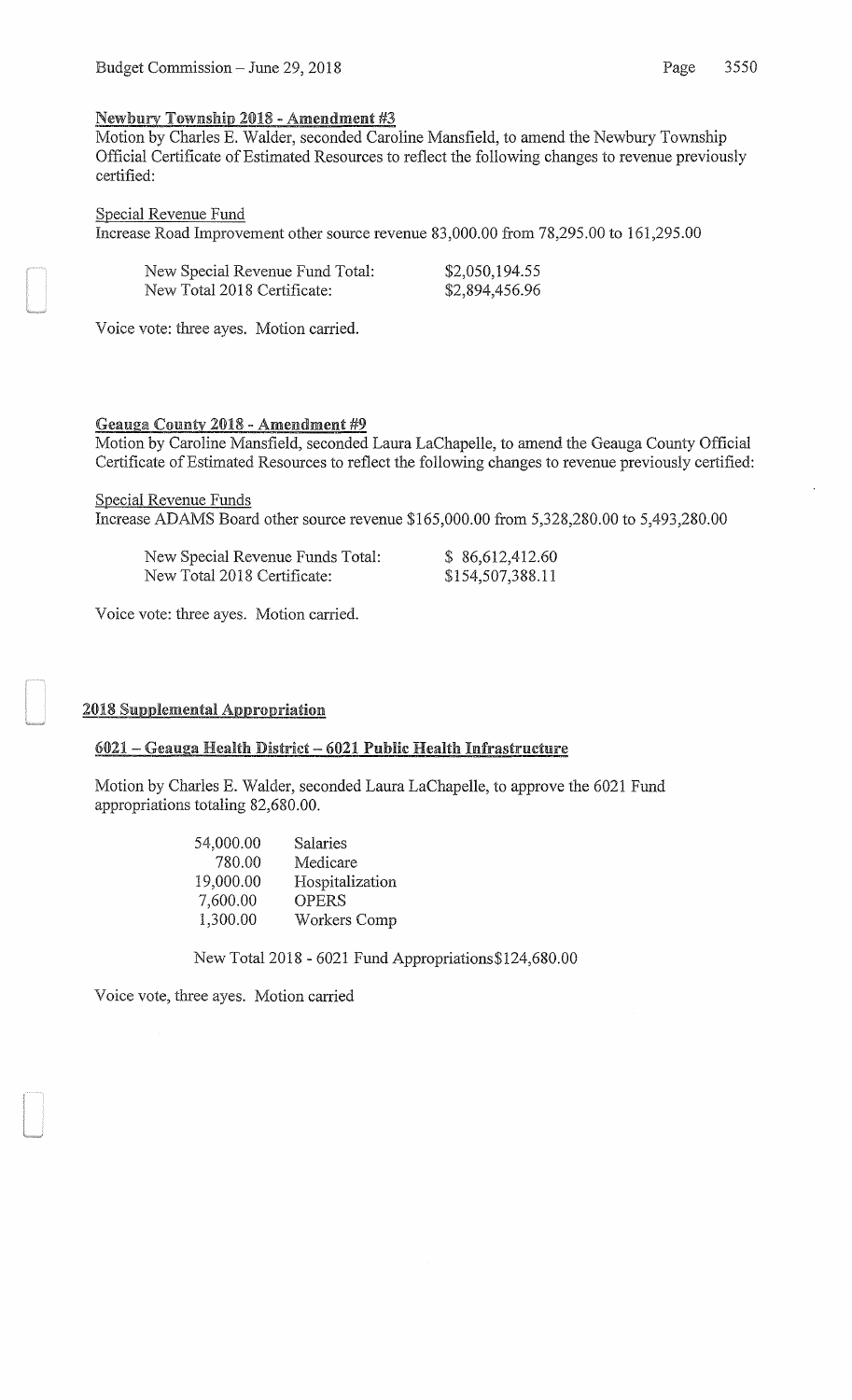## **School Districts 2017/2018 Amendments**

# **Berkshire** LSD **2017/2018- Amendment #7 - Final**

Motion by Caroline Mansfield, seconded Laura LaChapelle, to amend the Berkshire Local School District Official Certificate of Estimated Resources to reflect the following changes to revenue previously certified:

General Fund Increase Tax Revenue 209,692.36, from 6,299,049.00 to 6,508,741.36 Increase other source revenue 255,088.37, from 10,636,880.00 to 10,891,968.37

# Special Revenue Funds

Decrease Principal's Fund other source revenue 6,016.10, from 45,000.00 to 38,983.90 Increase Martha Holden Jennings other source revenue 252,000.00, from 1,000.00 to 253,000.00 Increase Latchkey other source revenue 6,000.00, from 12,000.00 to 18,000.00 Add new Fund 029 in the amount of 3,082.21

Increase Termination Benefits other source revenue 20,582.40, from 75,000.00 to 95,582.40 Increase Student Activities other source revenue 1,538.27, from 81,163.45 to 82,701.72

Capital Project Fund Increase Tax Revenue 16,106.31, from 328,015.00 to 344,121.31 Decrease other source revenue 33,037.33, from 176,716.00 to 143,678.67

Enterprise Funds Decrease Food Service other source revenue 18,439.21, from 330,000.00 to 311,560.79

# Internal Service Funds

Increase Rotary Fund other source revenue 798.46, from 11,500.00 to 12,298.46 Decrease Pop Accounts other source revenue 1,791.28, from 10,148.00 to 8,356.72 Increase Insurance Fund other source revenue 125,000.00, from 513,456.10 to 638,456.10

Fiduciary Funds

Decrease Trust Funds other source revenue 2,104.00, from 7,900.00 to 5,796.00 Decrease Activity Clubs others source revenue 3,212.68, from 65,000.00 to 61,787.32

| \$20,523,174.63  |
|------------------|
| \$1,453,725.42   |
| \$589,060.53     |
| 446,514.02<br>S  |
| 681,557.04<br>S. |
| 185,802.05<br>S. |
| \$23,884,833.69  |
|                  |

Total change over original2017/2018 budget is net increase of 1,735,367.14

Voice vote, two ayes. One absent. Motion carried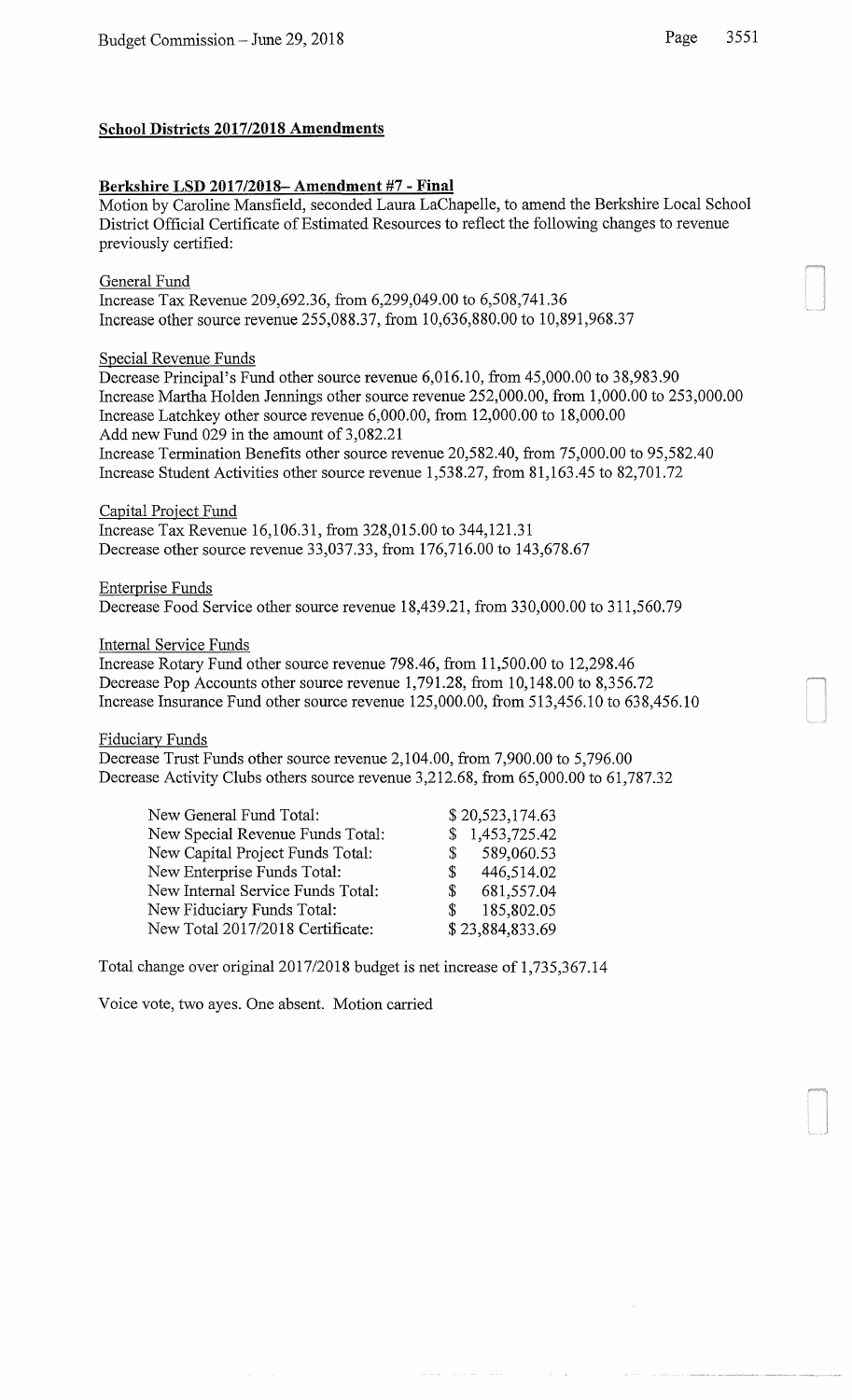## **Cardinal LSD 2017/2018- Amendment #7 Final**

Motion by Charles E. Walder, seconded Laura LaChapelle, to amend the Cardinal Local School District Official Certificate of Estimated Resources to reflect the following changes to revenue previously certified:

## General Fund

Increase other source revenue 83,918.00, from 7,194,413.00 to 7,278,331.00

## Special Revenue Funds

Increase Public School Support other source revenue 5,297.00, from 30,511.00 to 35,808.00 Add Strategic Secondary Transition Fund with other source revenue in the amount of 548.00 Increase Title III other source revenue 1.00, from 15,739.02 to 15,740.02

## Capital Project Funds

Increase Permanent Improvement other source revenue 40,500.00, from 6,230,182.00 to 6,270,682.00

### Enterprise Funds

Decrease Lunchroom Supplies other source revenue 28,115.00, from 541,748.00 to 513,633.00 Increase Uniform Supplies other source revenue 14.00, from 68,304.00 to 68,318.00

### Fiduciary Funds

Increase Trust/Scholarship Funds other source revenue 2.00, from 550.00 to 552.00 Increase Activity Clubs others source revenue 20.00, from 69,911.00 to 61,931.00

| New General Fund Total:          |               | \$15,294,555.72 |
|----------------------------------|---------------|-----------------|
| New Special Revenue Funds Total: |               | \$1,302,871.69  |
| Debt Service Funds Total:        |               | \$2,100,735.07  |
| New Capital Project Funds Total: |               | \$6,560,072.37  |
| New Enterprise Funds Total:      | S.            | 602,866.25      |
| New Fiduciary Funds Total:       | $\mathcal{S}$ | 105,774.60      |
| New Total 2016/2017 Certificate: |               | \$25,966,875.70 |

Total change over original 2017/2018 budget is increase of 8,993,814.70 (COP Loan i/a/o 5,325,000)

Voice vote, three ayes. Motion carried

## **Chardon** LSD **2017/2018- Amendment #2 Final**

Motion by Caroline Mansfield, seconded Laura LaChapelle, to amend the Cardinal Local School District Official Certificate of Estimated Resources to reflect the following changes to revenue previously certified:

General Fund

Change Beginning Balance from 6,504,674.07 to 7,456,520.88 Increase Tax Revenue 1,498,949.97 from 21,724,040.00 to 23,222,989.97 Decrease other source revenue 547,103.16. from 10,034,308.00 to 9,487,204.84

#### Special Revenue Funds

Change Public School Support beginning balance from 144,017.68 to 148,412.63 Decrease Public School Support other source revenue 58,000.00, from 150,000.00 to 92,000.00 Change Local Grants beginning balance from 75,780.48 to 83,360.48 Change Student Activities beginning balance from -15,950.90 to 48,2140.10 Decrease Student Activities other source revenue 40,000.00, from 270,000.00 to 230,000.00 Change Auxiliary Fund beginning balance from -43874.92 to 456.32 Decrease Auxiliary Fund other source revenue 55,000.00, from 1,250,000.00 to 1,195,000.00 Increase Mise State Grants other source revenue 254,000.00, from 125,000.00 to 379,000.00 Change Idea Part B beginning balance from -17,918.36 to -7,620.13 Increase Idea Part B other source revenue 78,000.00, from 750,000.00 to 828,000.00 Increase Title III LEP other source revenue 561.58, from 6,000.00 to 6,561.58 Increase Title I other source revenue 53,170.00, from 265,000.00 to 318,170.00 Decrease Teacher quality other source revenue 16,000.00, from 70,000.00 to 54,000.00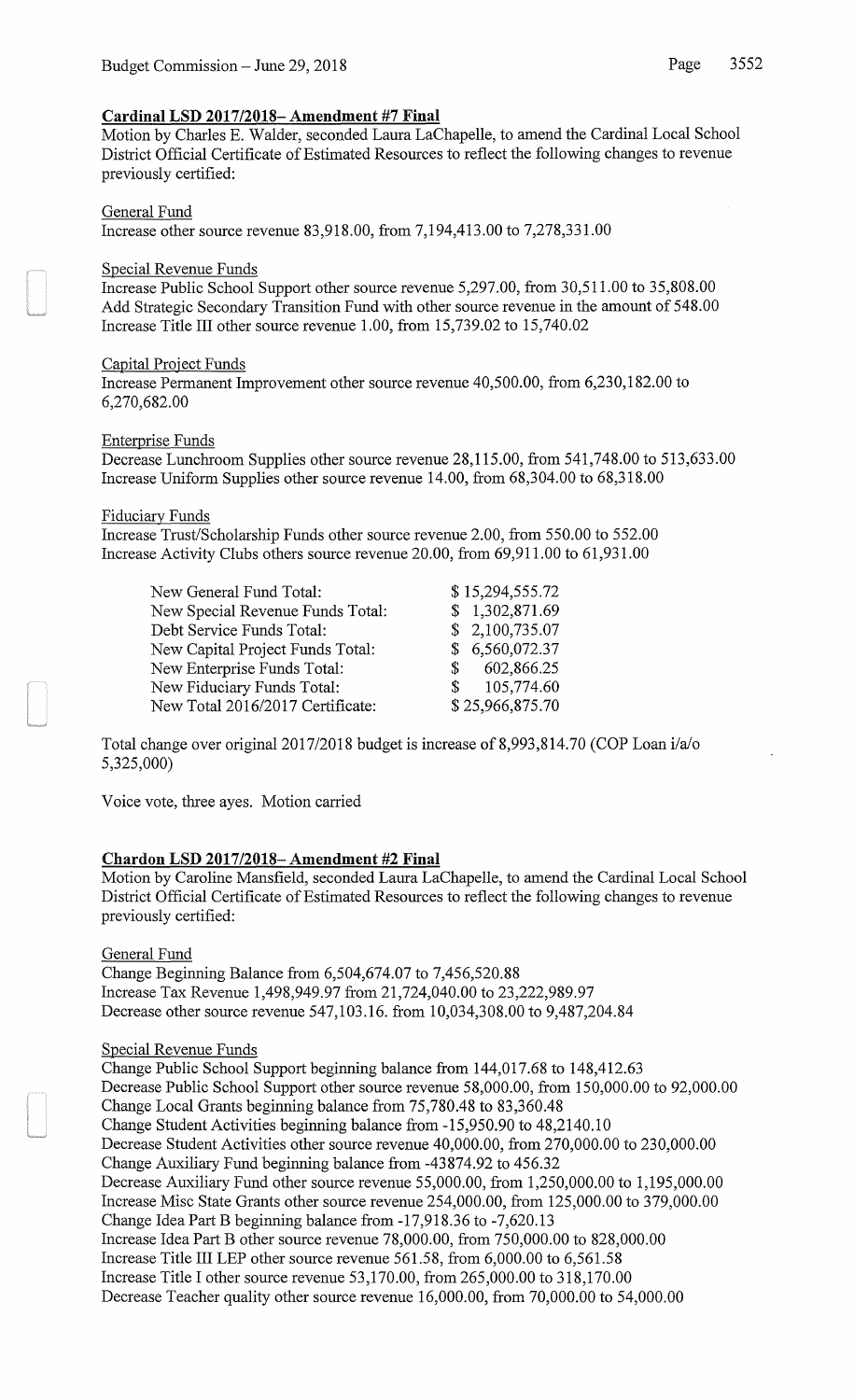### Capital Project Funds

Change Permanent Improvement beginning balance from 1,253,106.70 to 1,265,106.70 Increase Real Estate Tax Receipts 49,766.72, from 1,124,854.00 to 1,174,620.72 Increase other source revenue 7,538.30, from 151,191.00 to 158,729.30

### Enterprise Funds

Change Lunchroom Supplies beginning balance from 64,932,83 to 67,685.42 Decrease Lunchroom Supplies other source revenue 67,000.00, from 1,000,000.00 to 933,000.00 Change Uniform Supplies beginning balance from -16,658.16 to 43,163.34 Decrease Uniform Supplies other source revenue 47,000.00, from 170,000.00 to 123,000.00 Change Latchkey beginning balance from 73,965.37 to 74,715.37

### Internal Service Funds

Decrease Chromebook Insurance other source revenue 3,000.00, from 25,000.00 to 22,000.00 Change Insurance beginning balances from 1,136,998.96 to 1,176,282.96 Decrease Insurance other source revenue 149,000.00, from 5,000,000.00 to 4,851,000.00

### Fiduciary Funds

Change Endowment Funds beginning balances from 73,965.37 to 74,715.37 Change Activity Clubs Funds beginning balances from 76,847.21 to 777,847.21

| New General Fund Total:           | \$39,214,868.88 |
|-----------------------------------|-----------------|
| New Special Revenue Funds Total:  | \$3,684,270.05  |
| New Capital Project Funds Total:  | \$2,598,456.72  |
| New Enterprise Funds Total:       | \$1,390,415.51  |
| New Internal Service Funds Total: | \$6,429,109.47  |
| New Fiduciary Funds Total:        | \$273,129.46    |
| New Total 2016/2017 Certificate:  | \$53,590,250.09 |

Total begin balances change over original2017/2018 budget is increase of 1,198,224.32

Voice vote, three ayes. Motion carried

#### Kenston LSD 2017/2018- Amendment #5 Final

Motion by Charles E. Walder, seconded Laura LaChapelle, to amend the Kenston Local School District Official Certificate of Estimated Resources to reflect the following changes to revenue previously certified:

#### Special Revenue Funds

Decrease IDEA Part B other source revenue 1,918.79, from 487,387.60 to 485,468.81 Increase Title III other source revenue 1,584.96, from 880.76 to 2,476.82 Increase Title II other source revenue 30,234.90, from 163,304.54 to 193,539.44 Decrease Class Size/Improv Teacher Quality other source revenue 3.00, from 40,807.89 to 40,804.89

| New Special Revenue Funds Total: | \$2,263,206.15  |
|----------------------------------|-----------------|
| New Total 2017/2018 Certificate: | \$73,082,201.27 |

Total change over original2017/2018 budget is net increase of 4,286,643.19

Voice vote, three ayes. Motion carried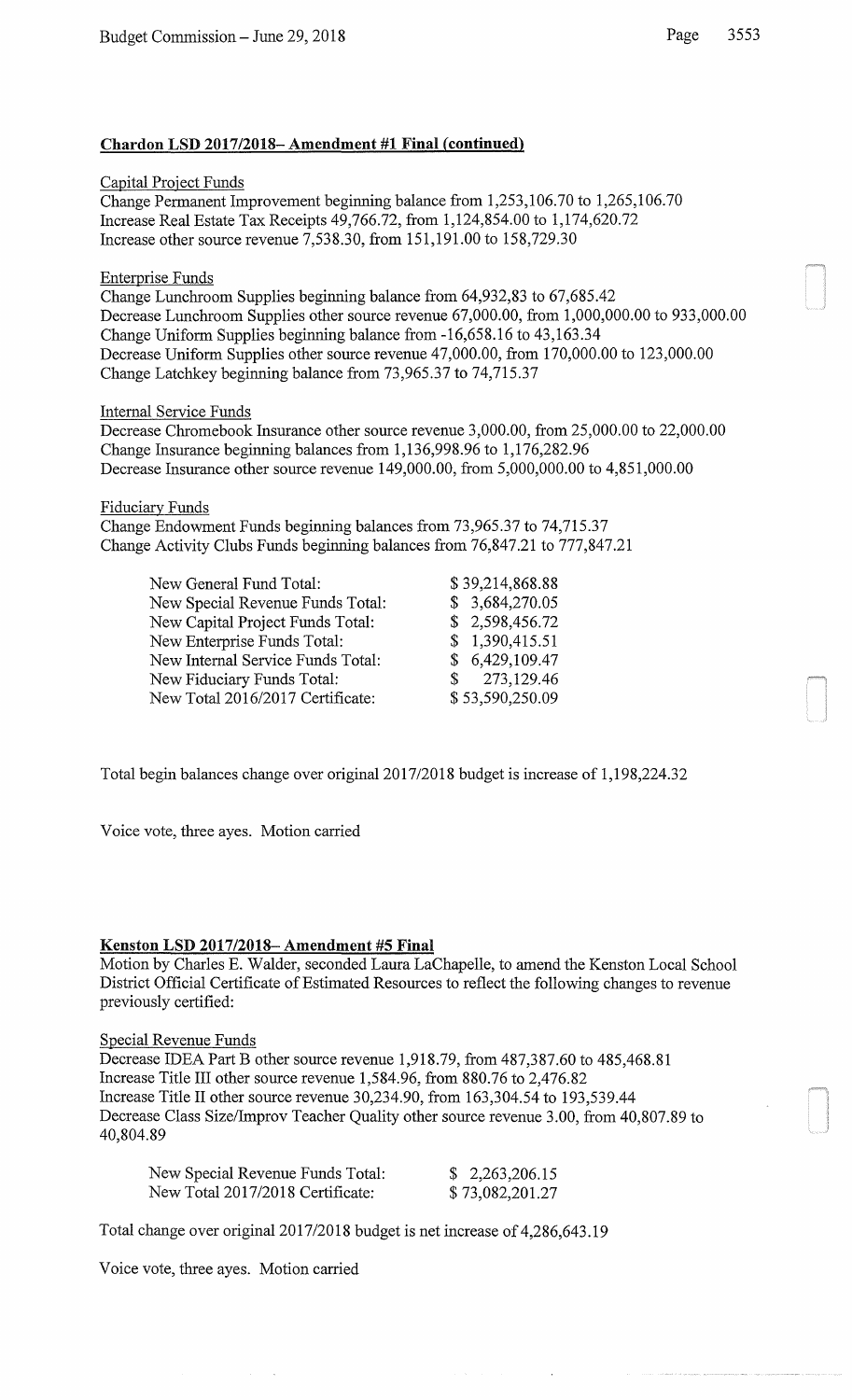# Newbury LSD 2017/2018- **Amendment #3**

Motion by Caroline Mansfield, seconded Laura LaChapelle, to amend the Newbury Local School District Official Certificate of Estimated Resources to reflect the following changes to revenue previously certified:

### General Fund

Increase Real Estate Tax Revenue 7,322.52, from 3,970,945.07 to 3,978,267.59 Increase other source revenue 302,032.46, from 2,098,899.75 to 2,400,932.21

### Special Revenue Funds

Increase Emergency Levy other source revenue 1,147.50, from 1,909.00 to 3,056.50 Decrease Public School Support other source revenue 2,082.52, from 10,000.00 to 7,917.48 Decrease New LCSC Wellness other source revenue 1,642.32, from 10,636.00 to 8,993.68 Increase Student Activities other source revenue 12,468.50, from 60,000.00 to 72,468.50 Increase Auxiliary Fund other source revenue 9,244.15, from 141,183.00 to 150,427.15 Increase EMIS other source revenue 11,208.05, from 37,712.79 to 26,504.74 Decrease IDEA Part B other source revenue 3,607.32, from 120,009.72 to 116,402.40 Increase SREB Advance Career other source revenue 10,000.00, from 10,000.00 to 20,000.00 Decrease Title I other source revenue 5,539.60 from 84,140.59 to 78,600.99 Increase Title IIA other source revenue 681.77, from 17,168.04 to 17,849.81 Decrease Mise Federal Grants other source revenue 25,165.50 from 32,965.00 to 7,799.50

## Capital Project Funds

Increase Permanent Improve other source revenue 85.31, from 18,913.90 to 18,999.21

### Enterprise Funds

Decrease Lunchroom Supplies other source revenue 16,582.78, from 165,000.00 to 148,417.22 Decrease Uniform Supplies other source revenue 6,116.99, from 22,000.00 to 15,883.01

### Internal Service Funds

Decrease Insurance Fund other source revenue 6,634.36, from 42,861.00 to 39,226.64

## Fiduciary Funds

Decrease Trust Funds other source revenue 500.00, from 500.00 to 0.00 Decrease Rotary Funds other source revenue 639.45, from 3,400.00 to 2,760.55 Increase Activity Clubs other source revenue 789.00, from 650.00 to 1,439.00 Decrease Sect/Tournament other source revenue 4,898.69, from 25,500.00 to 20,601.31

| New General Fund Total:           |    | \$9,749,450.98  |
|-----------------------------------|----|-----------------|
| New Special Revenue Funds Total:  |    | \$3,960,681.24  |
| New Capital Project Funds Total:  | S. | 164,943.61      |
| New Enterprise Funds Total:       | S. | 210,309.21      |
| New Internal Service Funds Total: | S. | 65,599.88       |
| New Fiduciary Funds Total:        | S. | 58,473.93       |
| New Total 2015/2016 Certificate:  |    | \$14,209,458.85 |

Total change over original2017/2018 budget is increase of \$1,148,916.85

Voice vote, three ayes. Motion carried